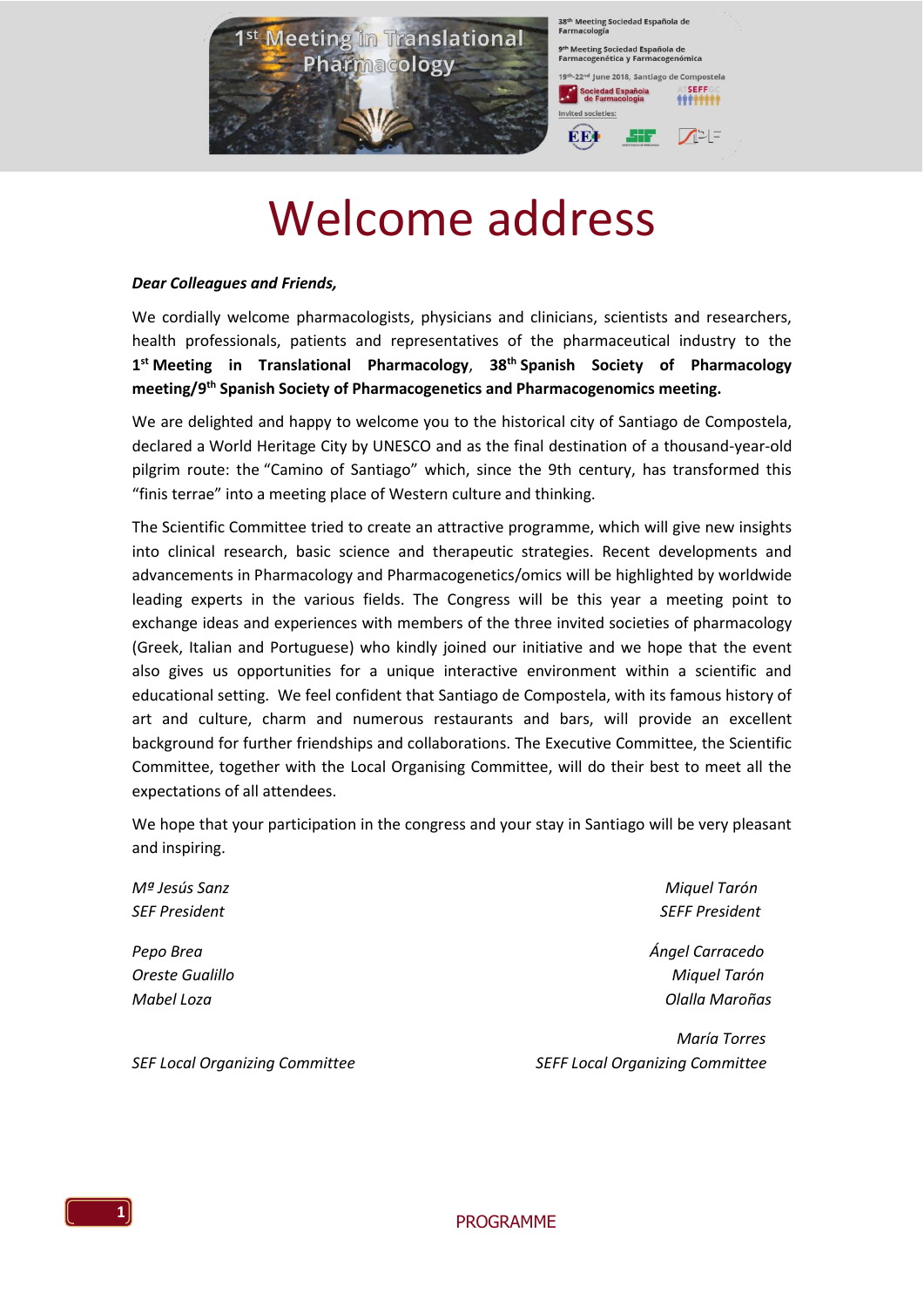

### **38th Spanish Society of Pharmacology meeting/9th Spanish Society of Pharmacogenetics and Pharmacogenomics meeting**



### **Tuesday June 19 th 2018**

| 14:45 | <b>Registration</b>                                                                                              |
|-------|------------------------------------------------------------------------------------------------------------------|
|       | <b>Scientific dissemination workshop</b><br>(Room: Obradoiro I)                                                  |
| 15:00 | "Communicating Science: Institutions, the Media and New Formats"<br>Dr. Alberto Aparici (University of Valencia) |
|       | "Your research in one minute"                                                                                    |
|       | <b>Plenary Room</b>                                                                                              |
|       | <b>Meet the scientist session</b>                                                                                |
| 16:00 | (Room: Obradoiro I)                                                                                              |
|       | "Meet the Pharmacologist"                                                                                        |
| 17:00 | <b>Opening ceremony</b><br>(Room: Obradoiro I)                                                                   |
|       | <b>Plenary lecture</b>                                                                                           |
|       | (Room: Obradoiro I)                                                                                              |
| 17:30 | "How do we more rapidly translate new genetic insights, into novel therapies for<br>patients?"                   |
|       | Chas Bountra (University of Oxford)                                                                              |
| 18:30 | <b>Reception</b>                                                                                                 |

**2**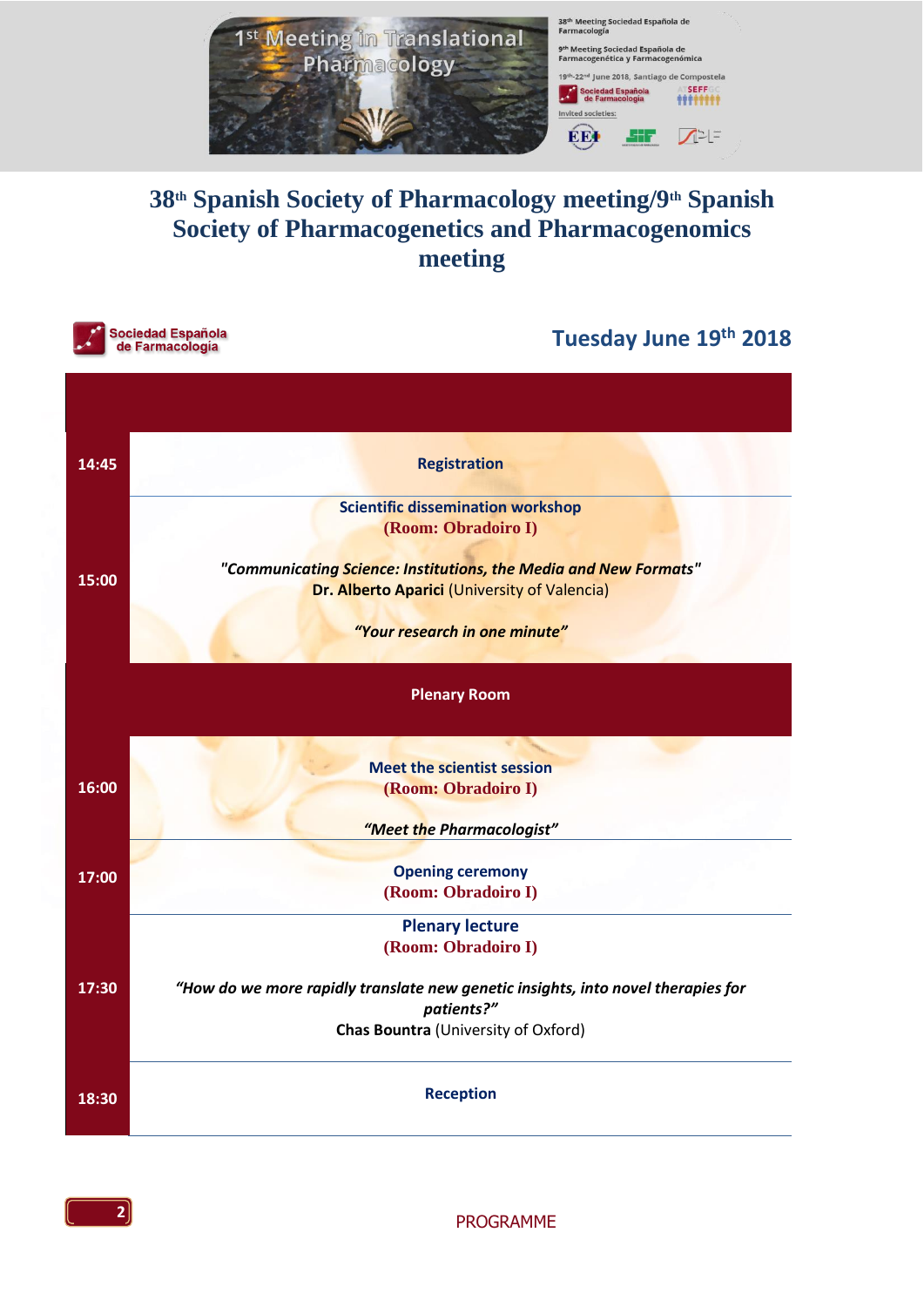

### **Wednesday June 20 th 2018**

| Sociedad Española<br>de Farmacología |                                                                     |                                                                                                                                                                                                                                                                                                                                                                                                                                                                                                                                                                                                                                                                                                                                   |
|--------------------------------------|---------------------------------------------------------------------|-----------------------------------------------------------------------------------------------------------------------------------------------------------------------------------------------------------------------------------------------------------------------------------------------------------------------------------------------------------------------------------------------------------------------------------------------------------------------------------------------------------------------------------------------------------------------------------------------------------------------------------------------------------------------------------------------------------------------------------|
|                                      | <b>Parallel Track 1</b>                                             | <b>Parallel Track 2</b>                                                                                                                                                                                                                                                                                                                                                                                                                                                                                                                                                                                                                                                                                                           |
| 9:00                                 |                                                                     | <b>Plenary lecture</b><br>(Room: Obradoiro I)<br>"Circadian Rhythm and Molecular Clocks in Pharmacology"<br><b>Claudia Cavadas (University of Coimbra)</b>                                                                                                                                                                                                                                                                                                                                                                                                                                                                                                                                                                        |
| 10:00                                |                                                                     | <b>Coffee break and poster session 1</b>                                                                                                                                                                                                                                                                                                                                                                                                                                                                                                                                                                                                                                                                                          |
| 11:00                                | with the drug discovery expertise of GSK to discover new medicines" | Plenary roundtable (Open innovation in drug discovery)<br>(Room: Obradoiro I)<br>Chair: Mabel Loza (University of Santiago de Compostela)<br>"AstraZeneca's Open Innovation project – lessons from the first seven years"<br>Dave Smith (Astrazeneca)<br>"AlmirallShare, a crowdsourcing platform to share science and innovation"<br><b>Maribel Crespo (Almirall)</b><br>"Open Innovation. The J&J approach"<br>Antonio Gómez (Janssen)<br>"OIDD as a New Collaborative Model in Drug Discovery"<br>María Ángeles Martínez (Eli Lilly)<br>"Discovery Partnerships with Academia; combining the biological expertise of academia<br>Danuta Mossakowska (GSK)<br>"The innovation ecosystem of ESTEVE"<br>José Miguel Vela (Esteve) |
| 13:00                                |                                                                     | <b>Lunch</b>                                                                                                                                                                                                                                                                                                                                                                                                                                                                                                                                                                                                                                                                                                                      |
|                                      |                                                                     |                                                                                                                                                                                                                                                                                                                                                                                                                                                                                                                                                                                                                                                                                                                                   |

**3** PROGRAMME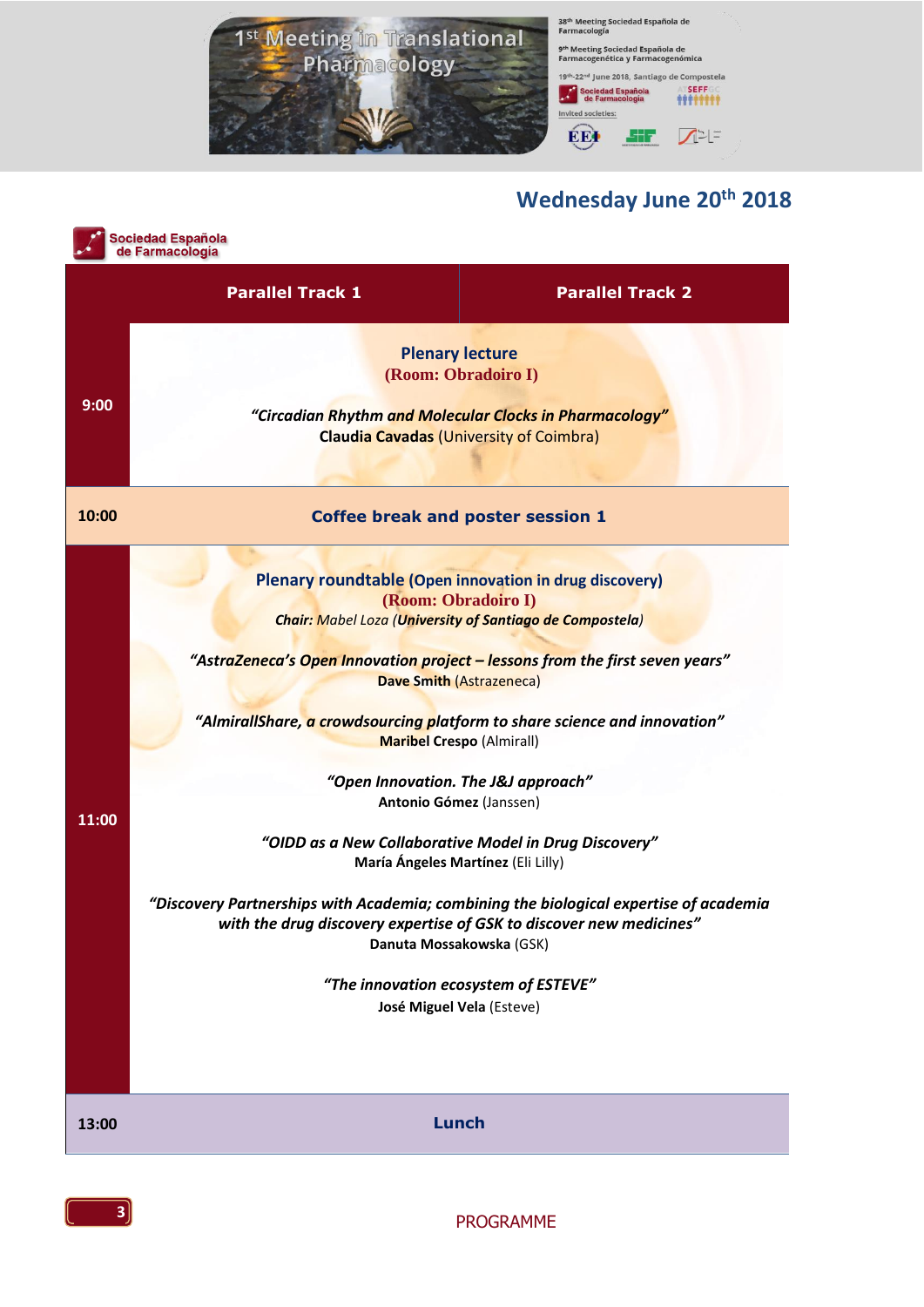

**Roundtable: Pharmacology of cardio-**

38<sup>th</sup> Meeting Sociedad Española de<br>Farmacología 9<sup>th</sup> Meeting Sociedad Española de<br>Farmacogenética y Farmacogenómica

**SEFF** Sociedad Española<br>de Farmacología **\*\*\*\*\*\*\*\*** Invited societies: EE<sub>!</sub>  $\sqrt{2}$ ┖┼┤┓

-<br>22<sup>nd</sup> June 2018, Santiago de Compostela

**metabolic diseases (Room: Obradoiro I)** *Chair: Carlos Diéguez (University of Santiago de Compostela) "New therapeutic approaches in the treatment of type 2 diabetes mellitus"* **Juan Tamargo** (Complutense University de Madrid) *"Targeting mitochondria in heart failure* **" Jose Antonio Enríquez** (CNIC) *"What is new on cardiovacular prevention 2018?"* **José Ramón González Juanatey** (Galician Health Service) *O001: "Is visfatin involved in the vascular dysfunction associated with diabesity and ageing?"* **Mariella Ramos** (Autonomous University of Madrid)

*O002: "Targeting metabolic and endothelial functions: the role of ALDH2"* **Ginevra Nannelli** (University of Siena)

### **Roundtable: Back to the future: 50 years of spanish pharmacology. (Room: Obradoiro II)**

*Chair: José María Palacios (Kaertor Foundation)*

*"1968-2018. Rise and Fall of Pharmacology?"* **José María Palacios** (Kaertor Foundation)

*"Five decades of evolution in vascular pharmacology research"* **Mercedes Salaices** (Autonomous University of

Madrid)

*"The past to the front; and the future…, where has it gone?"* **Antonio Rodríguez Artalejo** (Complutense University de Madrid)

**"The new Drug Regulatory Agencies and the stakeholders enter the scene. Beyond sicence or Regulatory Science?" Fernando de Andrés - Trelles** (Complutense University de Madrid)

**"Collaboration University-Pharma Industry at Instituto Fundacion Teófilo Hernando of UAM" Antonio García** (Autonomous University of Madrid)

**17:00**

**14:30**

### **16:30 Coffee and posters session 1**

**Roundtable: Natural products pharmacology (Room: Obradoiro I)**

*Chair: Diego Cortés (University of Valencia) "Pharmacological evaluation of the olive* 

*constituents Oleuropein and Hydroxytyrosol in cardiovascular diseases"* **Ioanna Andreadou** (University of Athens)

*"Combining Natural Products and Phenotypic Discovery Platforms to deliver unique novel molecules for pharmacological development"* **Olga Genilloud** (Medina Foundation)

**Roundtable: Pharmacology teaching**

**(Room: Obradoiro II)** *Chair: Inmaculada Bellido (University of Málaga)*

*"Teaching of undergraduates in Pharmacology in Spain: Where are we? Where are we going?"* **Inmaculada Bellido** (University of Málaga)

*"Digital technologies to teach and learn pharmacology"* **Claudia Cavadas:** (University of Coimbra)

PROGRAMME **<sup>4</sup>**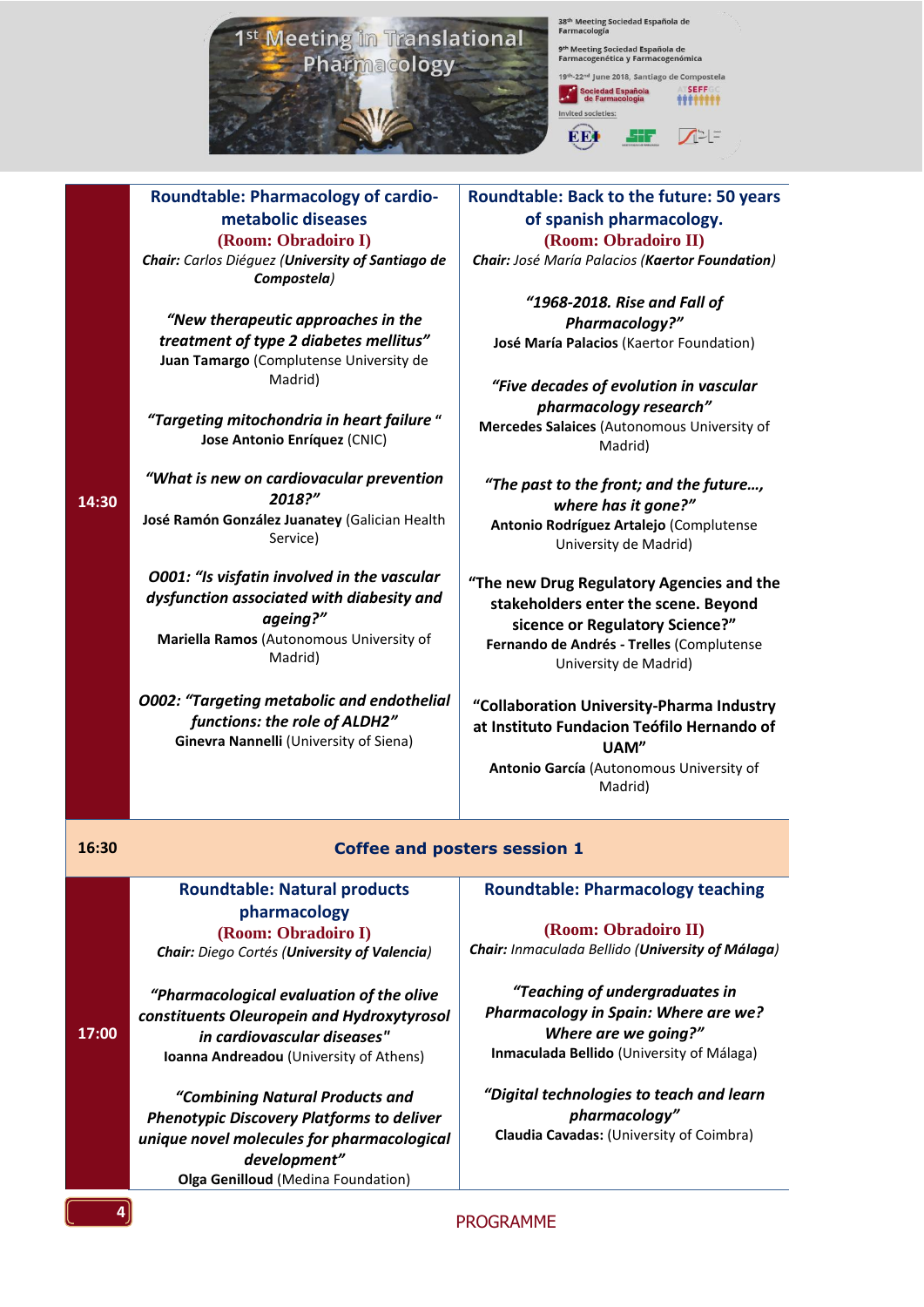|       | 1 <sup>st</sup> Meeting in Translational<br><b>Pharmacology</b>                                                                            | 38th Meeting Sociedad Española de<br>Farmacología<br>9th Meeting Sociedad Española de<br>Farmacogenética y Farmacogenómica<br>19th-22nd June 2018, Santiago de Compostela<br>ATSEFF<br><b>Sociedad Española</b><br>de Farmacología<br>Invited societies:<br>۵HF<br>$\bigwedge^{\sim}$ =<br><b>BB</b> |
|-------|--------------------------------------------------------------------------------------------------------------------------------------------|------------------------------------------------------------------------------------------------------------------------------------------------------------------------------------------------------------------------------------------------------------------------------------------------------|
|       | "Marine Toxins as Drug Leads"                                                                                                              | "Teaching pharmacology, clinical                                                                                                                                                                                                                                                                     |
|       | Luis Botana (University of Santiago de<br>Compostela)                                                                                      | pharmacology, and pharmacogenomics in<br><b>Greek Medical and Pharmacy schools"</b><br>Vangelis Manolopoulos (University of Thrace)                                                                                                                                                                  |
|       | O003: "Olive oil preserves intestinal barrier                                                                                              |                                                                                                                                                                                                                                                                                                      |
|       | function and intraepithelial lymphocytes in<br>high-fat diet-induced obese mice"<br>Sergio Montserrat De La Paz (University of<br>Seville) | "Basic and clinical pharmacology in Italy:<br>current challenges and opportunities"<br>Rosaria Meli (University of Napoli)                                                                                                                                                                           |
|       | O004: "Aporphine, 1-benzylisoquinoline and<br>phenanthrene alkaloids as D2-dopaminergic<br>ligands"<br>Nuria Cabedo (INCLIVA)              | <b>O005: "Development of a blog about</b><br>pharmacology of drugs of abuse in Spanish<br>rock and pop songs."<br>Manuel Sánchez Santos (University of Granada)                                                                                                                                      |
|       | <b>Plenary lecture</b>                                                                                                                     |                                                                                                                                                                                                                                                                                                      |
|       | (Room: Obradoiro I)                                                                                                                        |                                                                                                                                                                                                                                                                                                      |
| 19:00 | pharmacologists in Europe"<br>Thomas Griesbacher (University of Graz)                                                                      | "Activities of EPHAR, EACPT and UEMS to support training of basic and clinical                                                                                                                                                                                                                       |
| 20:00 | <b>Tapas Route</b>                                                                                                                         |                                                                                                                                                                                                                                                                                                      |
|       |                                                                                                                                            |                                                                                                                                                                                                                                                                                                      |

**21:30 Young Researcher´s Dinner**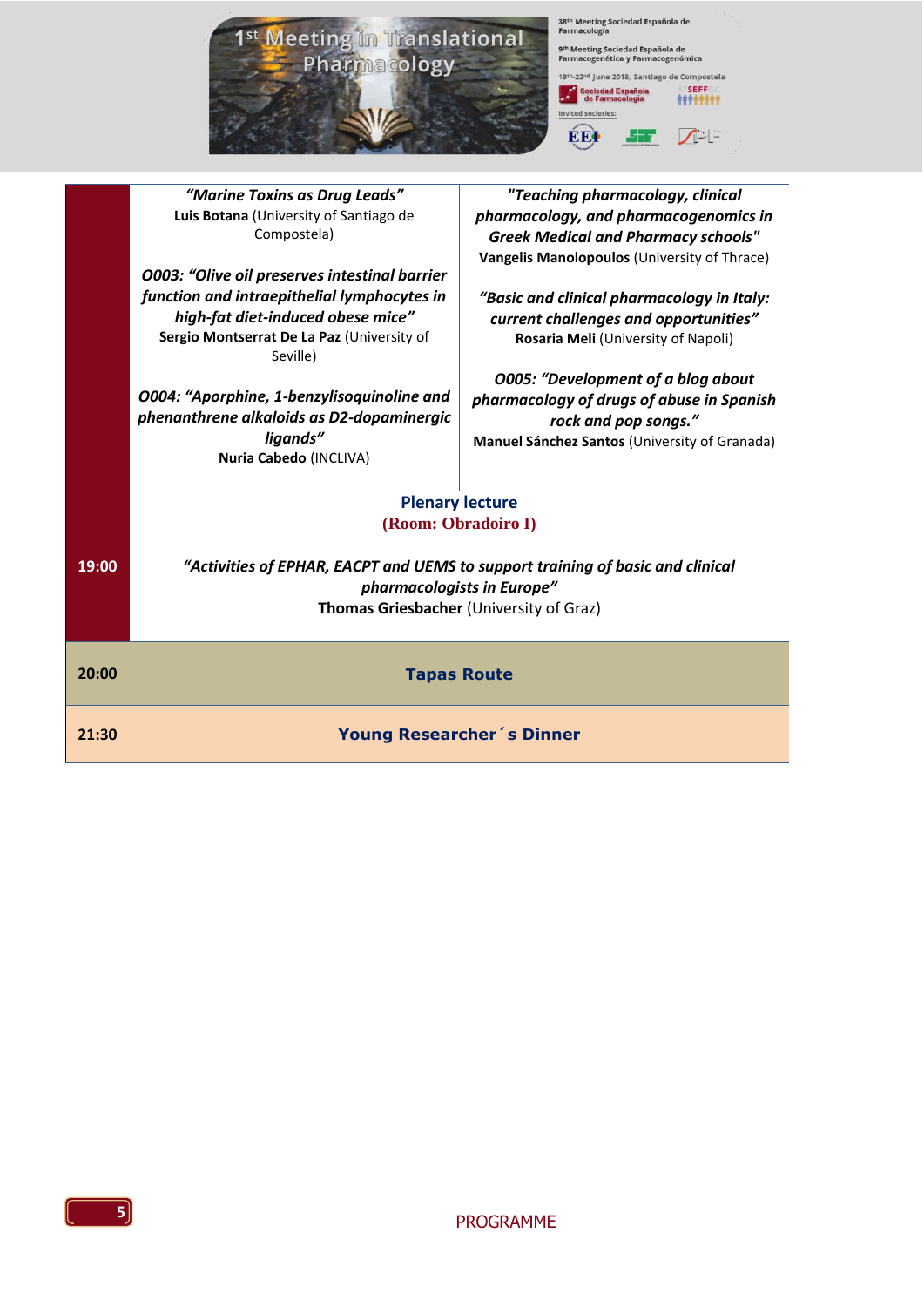



### **Thursday June 21st 2018**

|       | <b>Parallel Track 1</b>                                                                                                                                                                                                                                                                                                                                                                                                                                                                                                                                                                                                                                                                                                                                                                                                                                                                                                       | <b>Parallel Track 2</b>                                                                                                                                                                                                                                                                                                                                                                                                                                                                                                                                                                                                                                                                                                                                                                  |  |
|-------|-------------------------------------------------------------------------------------------------------------------------------------------------------------------------------------------------------------------------------------------------------------------------------------------------------------------------------------------------------------------------------------------------------------------------------------------------------------------------------------------------------------------------------------------------------------------------------------------------------------------------------------------------------------------------------------------------------------------------------------------------------------------------------------------------------------------------------------------------------------------------------------------------------------------------------|------------------------------------------------------------------------------------------------------------------------------------------------------------------------------------------------------------------------------------------------------------------------------------------------------------------------------------------------------------------------------------------------------------------------------------------------------------------------------------------------------------------------------------------------------------------------------------------------------------------------------------------------------------------------------------------------------------------------------------------------------------------------------------------|--|
| 9:00  |                                                                                                                                                                                                                                                                                                                                                                                                                                                                                                                                                                                                                                                                                                                                                                                                                                                                                                                               | <b>Plenary lecture</b><br>(Room: Obradoiro I)<br>"Neutrophil breaching of venula <mark>r walls in vivo: Novel insights, concepts &amp;</mark> mechanisms"<br>Sussan Nourshargh (Queen Mary University of London)                                                                                                                                                                                                                                                                                                                                                                                                                                                                                                                                                                         |  |
| 10:00 | <b>Coffee break and poster session 2</b>                                                                                                                                                                                                                                                                                                                                                                                                                                                                                                                                                                                                                                                                                                                                                                                                                                                                                      |                                                                                                                                                                                                                                                                                                                                                                                                                                                                                                                                                                                                                                                                                                                                                                                          |  |
| 11:00 | <b>Roundtable: Immunoinflamation</b><br>(Room: Obradoiro I)<br><b>Chair: Oreste Gualillo (Galician Health Service)</b><br>"Emotional and environmental regulation<br>of the immune and inflammatory response"<br>Fulvio D'acquisto (University of Roehampton)<br>"Immunometabolic Alterations in Arthritis"<br>Ali Mobasheri (University of Surrey)<br>"Innate immune responses in joint tissues<br>and their pharmacological inhibition"<br>Rodolfo Gómez (Galician Health Service)<br>O006: "Sodium-glucose cotransporter-2<br>inhibition reduces Angiotensin-II Induced<br><b>Abdominal Aortic Aneurysm in</b><br>Apolipoprotein E-Knockout mice"<br>Rebeca Ortega (University of Valencia)<br><b>O007: "Pain threshold evaluation after PF-</b><br>3845, a FAAH inhibitor, administration in<br>cafeteria-induced abstinence in rat: role of<br>cannabinoid and opioid receptors"<br>Roberto Russo (University of Naples) | <b>Roundtable: Novel mechanisms for</b><br>treating cancer<br>(Room: Obradoiro II)<br><b>Chair: Rafael López (Galician Health Service)</b><br>"Nanomedicine: a new approach to<br>glioblastoma therapy?"<br>Valentín Ceña (University of Castilla-La Mancha)<br>"Protein - protein interactions: emerging<br>oncotargets in the RAS-ERK pathway"<br>Piero Crespo (Institute of Biomedicine &<br>Biotechnology of Cantabria)<br>"Novel players involved in chromatin<br>function as targets for anticancer<br>therapies"<br>Paco Real (CNIO)<br>O008: "Role of exosomal Cx43 as<br>nanovehicles to halt metastatic melanoma<br>Adrián Varela-Vázquez (CellCOM)<br>O009: "ALDH1A1 is a novel regulator of<br>tumor angiogenesis in breast cancer"<br>Valerio Ciccone (University of Siena) |  |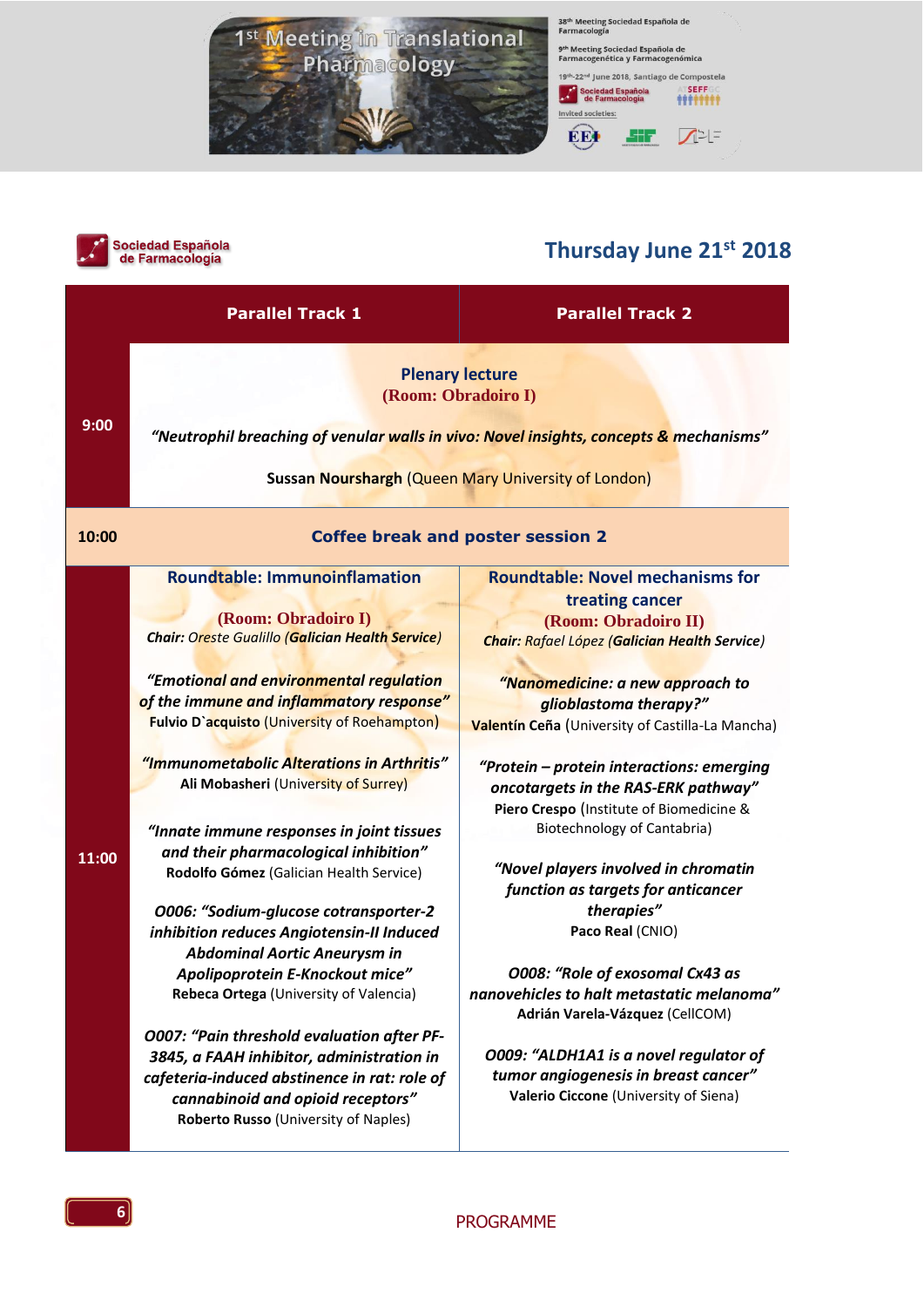

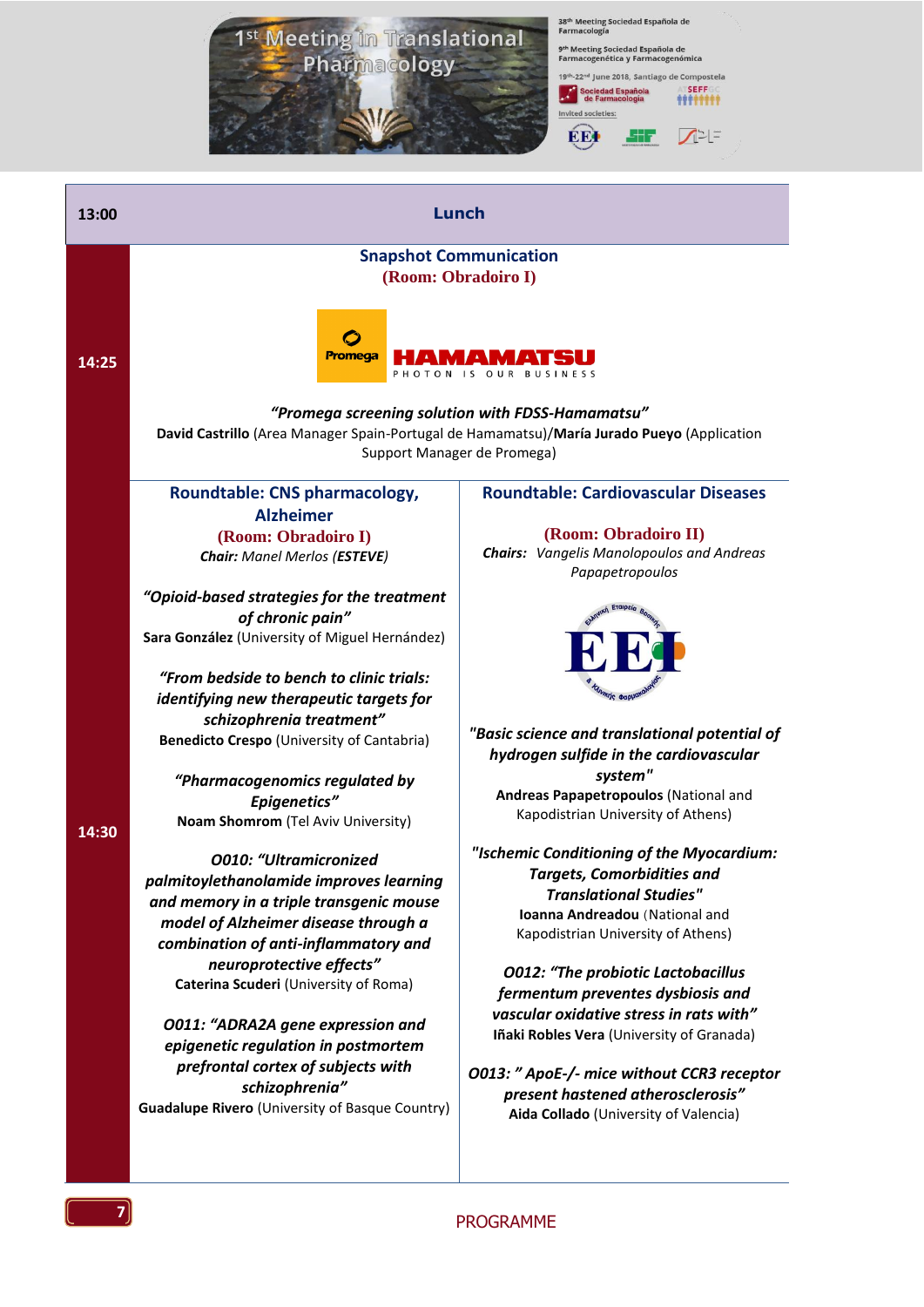





|                | <b>Parallel Track 1</b>                                                                                                                                                                                                                             | <b>Parallel Track 2</b> | <b>Parallel Track 3 / SEFF</b><br><b>Meeting</b> |
|----------------|-----------------------------------------------------------------------------------------------------------------------------------------------------------------------------------------------------------------------------------------------------|-------------------------|--------------------------------------------------|
| 16:30          | <b>Coffee and posters session 2</b>                                                                                                                                                                                                                 |                         |                                                  |
| 16:45          | <b>SEFF Opening</b><br><b>Coffee and posters session 2</b><br>(Room: Obradoiro I)                                                                                                                                                                   |                         |                                                  |
| 17:00          | <b>Plenary lecture</b><br>(Room: Obradoiro I)<br><b>Chair: Adrián Llerena (University of Extremadura)</b><br>"European initiatives on Pharmacogenetics and Personalized Medicine"<br><b>Proffessor Vangelis Manolopoulos (University of Thrace)</b> |                         |                                                  |
| 18:00<br>19:00 | <b>SEF Assembly</b><br>(Room: Obradoiro I)                                                                                                                                                                                                          |                         | <b>SEFF Assembly</b><br>(Room: Obradoiro II)     |
| 21:00          |                                                                                                                                                                                                                                                     | <b>Gala Dinner</b>      |                                                  |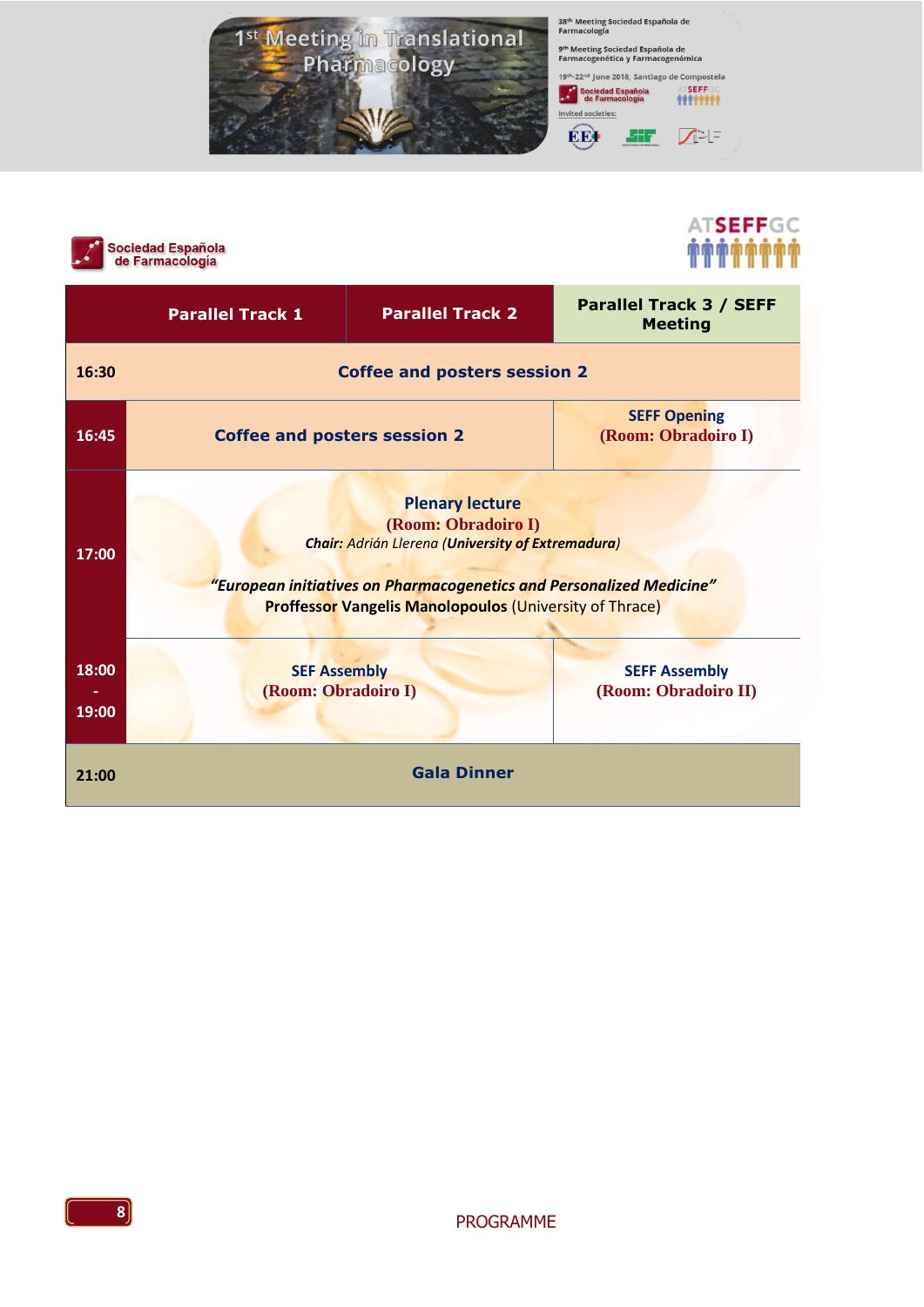

38<sup>th</sup> Meeting Sociedad Española de<br>Farmacología

9<sup>th</sup> Meeting Sociedad Española de<br>Farmacogenética y Farmacogenómica 19th-22nd June 2018, Santiago de Compostela

**SIF** 

Sociedad Española<br>de Farmacología

**EEI** 



**Sociedad Española** de Farmacología

### **Friday June 22<sup>nd</sup> 2018**

**SEFF** 

\*\*\*\*\*\*\*\*

 $\sqrt{2}$ 

**Parallel Track 1 Parallel Track 2**

**GPCR pharmacology (Room: Obradoiro I)** *Chair: Jose Manuel Brea (USC)*

## **PerkinElmer**

*"A molecular pharmacology insight of 5- HT2A receptor pharmacogenomics based on the H452Y single nucleotide polymorphism"* **Juan López-Giménez** (CSIC)

*"Illuminating the adenosine A2A-dopamine D2 receptor oligomer in parkinson's disease"* **Víctor Fernández Dueñas** (University of Barcelona)

*"Quantifying Biased Agonism at G Protein-Coupled Receptors"* **Jesús Giraldo** (Universidad Autónoma de Barcelona)

*"Discovery and pharmacological characterization of an A2A Receptor antagonist for immune-oncology development"* **Xavier Leroy** (ITeos Therapeutics)

*O014: "Reinterpreting anomalous competitive binding experiments using G protein-coupled receptor homodimers: consequences of radioligand-competitor allosteric interactions"* **Verónica Casadó-Anguera** (University of Barcelona)

**Rare diseases pharmacology (Room: Obradoiro II)** *Chair: Ignacio Baanante (Institute of Health Carlos III)*

*"The evolving orphan drug development model"* **Ana Mingorance** (Dravet Syndrome Foundation)

*"Drug repurposing in Fanconi anemia therapeutics"* **Jordi Surralles** (Sant Pau Hospital, CIBERER)

*"Axopathy and mitochondria in rare genetic neuropathies and common neurodegenerative diseases"* **Francisco Palau** (Sant Joan de Déu Hospital, CIBERER)

*O015: "Mutated Huntingtin overexpression is associated to altered excitability and exocytosis in chromaffin cells from the R6/1 mouse model of Huntington's disease"* **Carmen Martínez Ramírez** (Teófilo Hernando Institute)

*O016: "Metabotropic glutamate receptor 5 as a potential target in ALS"* **Tiziana Bonifacino** (University of Genova)

**9:00**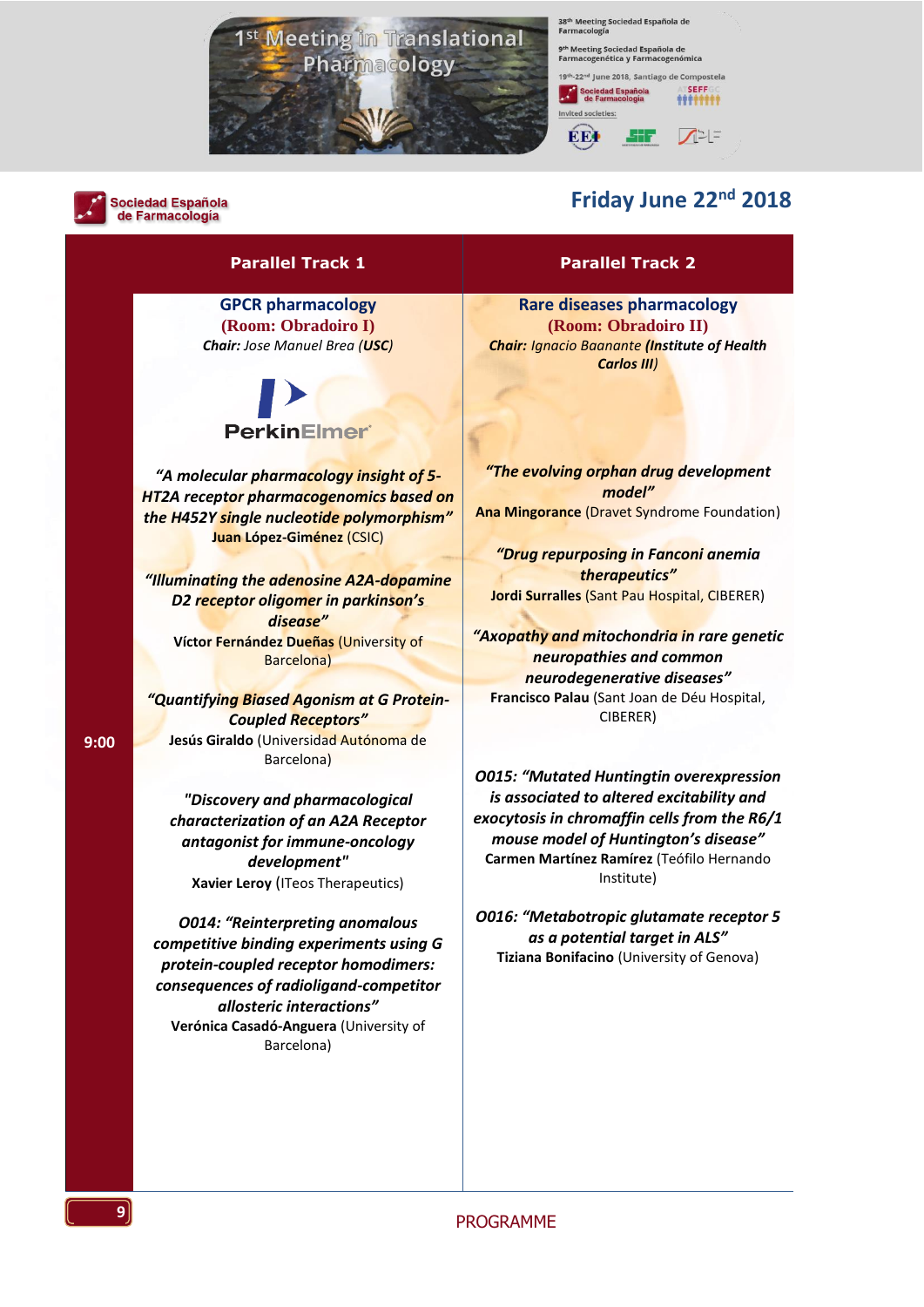

| 11:00 | <b>Coffee break</b>                                                                                                                                                           |
|-------|-------------------------------------------------------------------------------------------------------------------------------------------------------------------------------|
| 11:30 | <b>Plenary lecture</b><br>(Room: Obradoiro I)<br>"The nonalcoholic fatty liver disease (NAFLD) conundrum: how to define it?"<br>José María Mato (CICbioGUNE and CICbioMAGUNE) |
| 12:30 | <b>SEF meeting Closing ceremony</b><br>(Room: Obradoiro I)                                                                                                                    |
| 13:30 | Lunch                                                                                                                                                                         |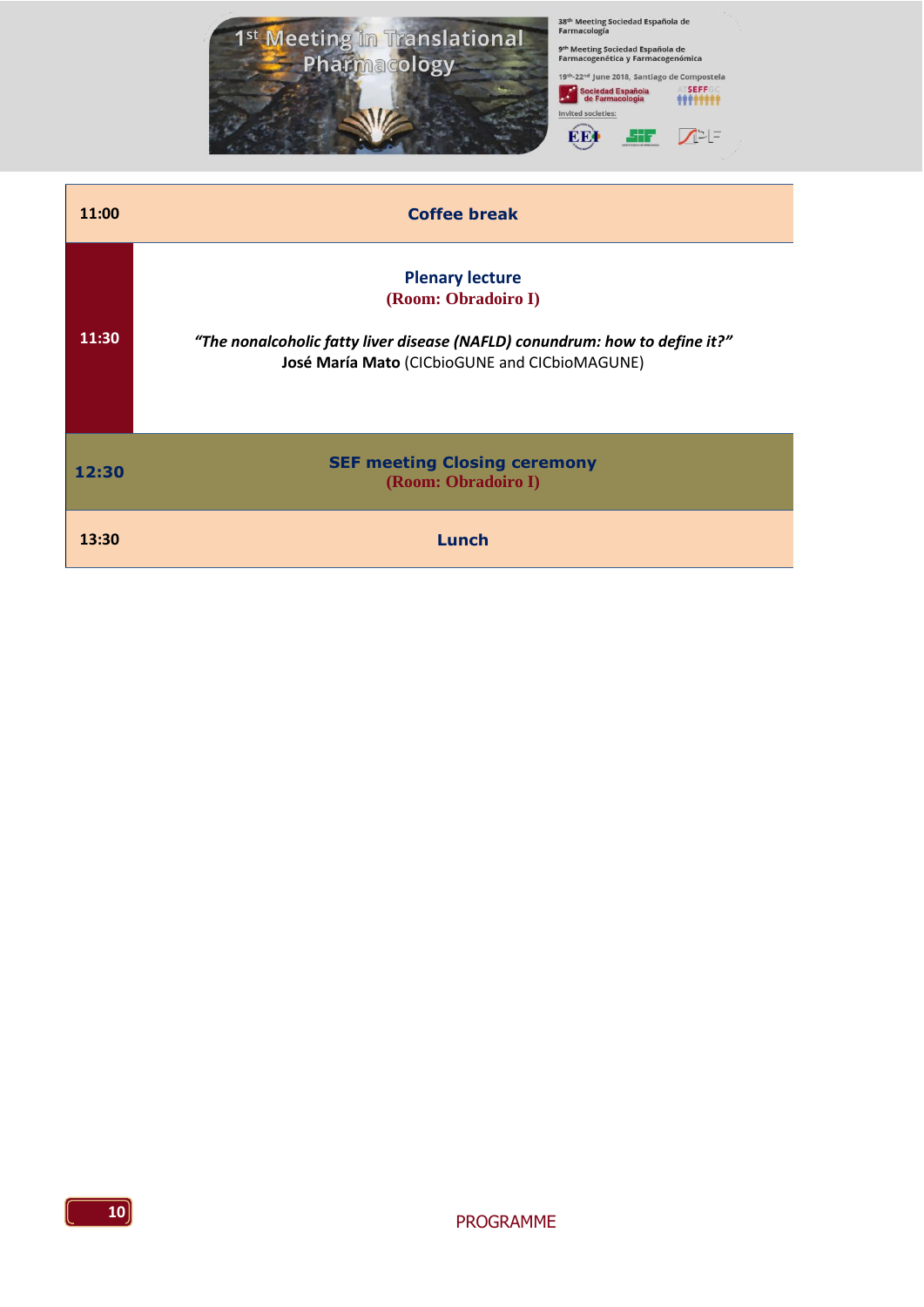

### ATSEFFGC *MANAHAN*

### **Friday June 22<sup>nd</sup> 2018**

|       | <b>Parallel Track 3: SEFF Meeting</b>                                                                                                                                                           |  |
|-------|-------------------------------------------------------------------------------------------------------------------------------------------------------------------------------------------------|--|
| 9:00  | Symposium I: Pharmacogenetic implementation in the Spanish Health System<br><b>Part I: Psychiatric diseases</b><br>(Room: Quintana)<br>Chairs: Mª Jesús Arranz (Santa Creu i Sant Pau Hospital) |  |
|       | "To evaluate the effectiveness of pharmacogenetic (PGx) testing in the selection of drug<br>therapies in patients with major depressive disorder (MDD)"                                         |  |
|       | Dr. Víctor Pérez (Hospital del Mar. Barcelona)                                                                                                                                                  |  |
|       | "Pharmacogenetic intervention improves the safety profile of antipsychotic treatments"                                                                                                          |  |
|       | Dra. Rosa Catalán (Hospital Clinic, Barcelona)                                                                                                                                                  |  |
|       | Symposium I: Pharmacogenetic implementation in the Spanish Health System                                                                                                                        |  |
|       | <b>Part II: Transplantation</b>                                                                                                                                                                 |  |
|       | (Room: Quintana)                                                                                                                                                                                |  |
|       | Chairs: Salvador Aliño (La Fe Hospital)                                                                                                                                                         |  |
|       | "Pharmacogenetics of transplantation: Clinical implications"                                                                                                                                    |  |
| 10:00 | María José Herrero Cervera (IIS La Fe, Hospital La Fe)                                                                                                                                          |  |
|       | "Pharmacogenetics-based personalization of busulfan dose in children undergoing<br>hematopoietic stem-cell transplantation"                                                                     |  |
|       | Patricia Huezo-Diaz Curtis (PhD) (University of Geneva)                                                                                                                                         |  |
| 11:00 | <b>Coffee break and poster session 3</b>                                                                                                                                                        |  |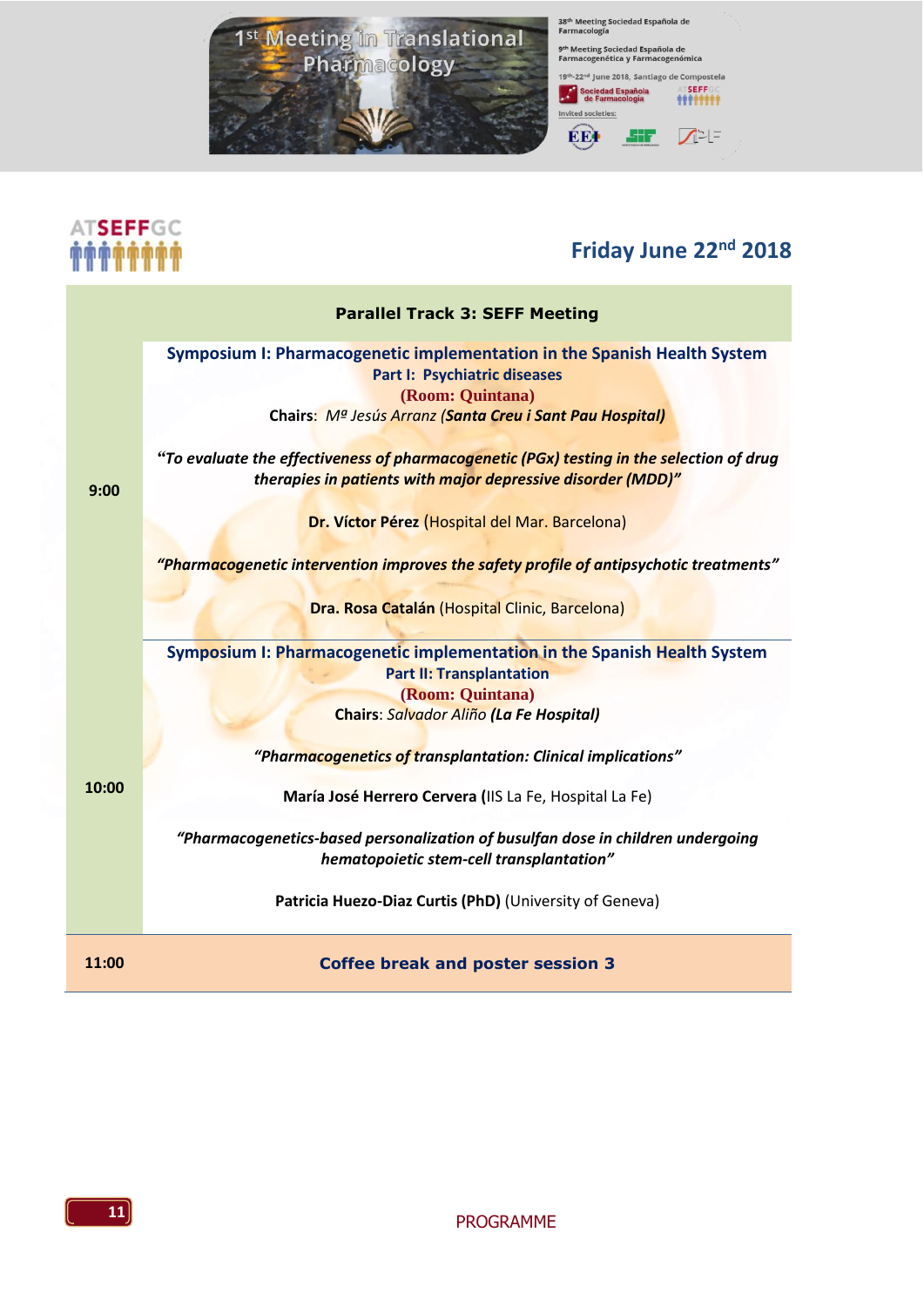

### ATSEFFGC **MANAMAN**

### **Friday June 22<sup>nd</sup> 2018**

|       | <b>Parallel Track 3: SEFF Meeting</b>                                                                                                    |
|-------|------------------------------------------------------------------------------------------------------------------------------------------|
| 11:30 | Symposium I: Pharmacogenetic implementation in the Spanish Health System<br><b>Part III: Cardiovascular diseases</b><br>(Room: Quintana) |
|       | Chairs: Luis López, Francisco Abad                                                                                                       |
|       | "Pharmacogenetics in cardiovascular diseases"                                                                                            |
|       | Alberto Borobia (La Paz Hospital, Madrid)                                                                                                |
|       | "Aplication of massive sequencing in cardiology"                                                                                         |
|       | Raquel Yotti (Gregorio Marañón Hospital, Madrid)                                                                                         |
|       | Symposium I: Pharmacogenetic implementation in the Spanish Health System<br><b>Part IV: Oncology</b>                                     |
|       | (Room: Quintana)<br>Chairs: Anna González-Neira (CNIO), Cristina Rodríguez-Antona (CNIO)                                                 |
| 12:30 | "Pharmacogenetic markers for toxicity prediction in oncological treatment"                                                               |
|       | Luis Lopez-Tumores (Gregorio Marañón Hospital, Madrid)                                                                                   |
|       | "Analysis of biomarkers in solid tumors using Next Generation Sequencing gene panels"                                                    |
|       | Ana Patiño: (Navarra University Clinic)                                                                                                  |
| 13:30 | Lunch                                                                                                                                    |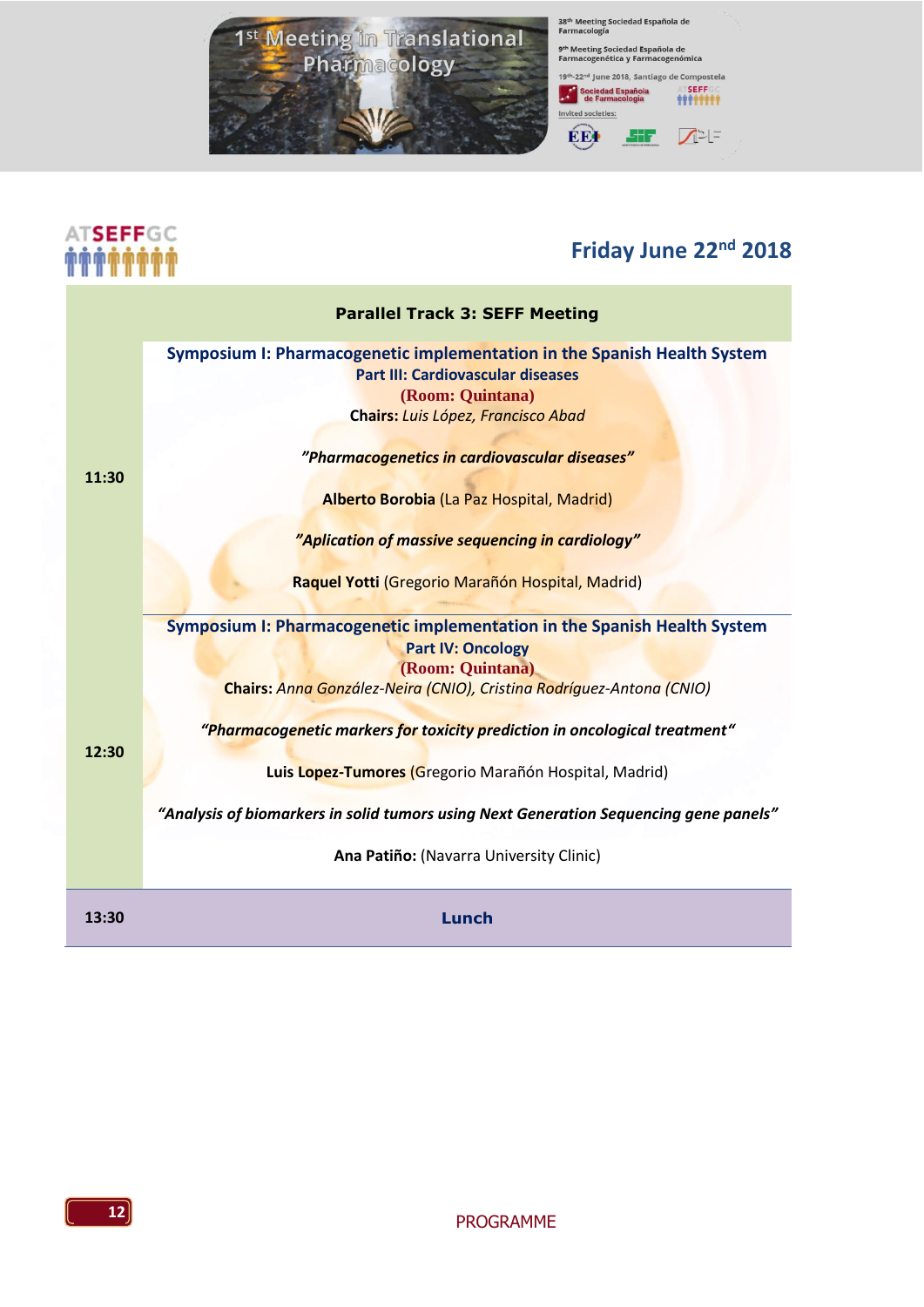

# **ATSEFFGC**<br><del>MMMMMMMM</del>

### **Friday June 22<sup>nd</sup> 2018**

|       | <b>Parallel Track 3: SEFF Meeting</b>                                                                                                                                                                                                                                                                                                                                                                                |
|-------|----------------------------------------------------------------------------------------------------------------------------------------------------------------------------------------------------------------------------------------------------------------------------------------------------------------------------------------------------------------------------------------------------------------------|
| 14:30 | Symposium II: Development of quality standards for pharmacogenetic diagnosis<br>in Spain<br>(Room: Quintana)<br>Chairs: Ángel Carracedo (University of Santiago), Miquel Taron (Institute of Biomedicine<br>of Seville)<br>"Regulatory aspects and review of the technical sheets of medicines with PGx<br>indications"                                                                                              |
|       | Adrián Llerena (University of Extremadura)                                                                                                                                                                                                                                                                                                                                                                           |
| 15:00 | Symposium II: Development of quality standards for pharmacogenetic diagnosis<br>in Spain<br>(Room: Quintana)<br>Chairs: Angel Carracedo (University of Santiago de Compostela), Miquel Taron (Institute<br>of Biomedicine of Seville)<br>"Implementation <mark>of quality standard</mark> s for pharmacogenetic diagnosis in Spain: how,<br>when and why?"<br>Angel Carracedo (University of Santiago de Compostela) |
| 15:45 | Symposium II: Development of quality standards for pharmacogenetic diagnosis<br>in Spain<br>(Room: Quintana)<br>Chairs: Ángel Carracedo (University of Santiago de Compostela), Miquel Taron (Institute<br>of Biomedicine of Seville)<br>"Implementation of quality standards for pharmacogenetic diagnosis in Spain: design of<br>the first proficiency testing"<br>María Isidoro (University Hospital Salamanca)   |
| 16:30 | <b>Roundtable-discussion</b><br>(Room: Quintana)                                                                                                                                                                                                                                                                                                                                                                     |
| 16:45 | <b>SEFF Closing Ceremony</b><br>(Room: Quintana)                                                                                                                                                                                                                                                                                                                                                                     |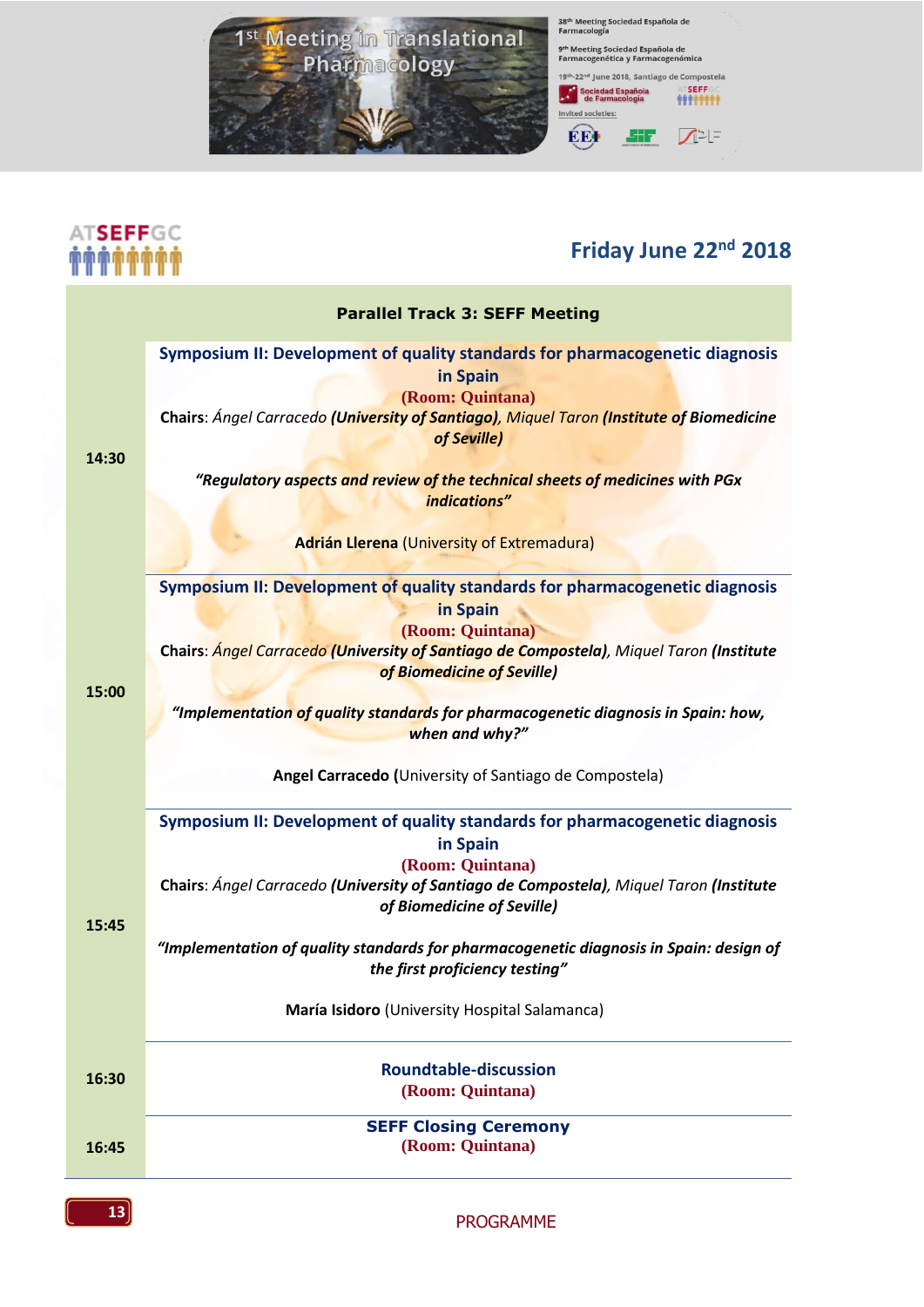

*O017: "Genetic polymorphisms associated with sustained response to anti-TNF drugs in children with Inflammatory Bowel Disease"*

**Sara Salvador Martín** (Gregorio Marañón Intitue)

*O018: "Whole DPYD gene sequencing in patients with severe capecitabine toxicity, is current genetic screening insufficient to prevent it?"*

**Xandra García-Gonzáez** (Gregorio Marañón Hospital)

*O019: "ABCB1 genetic variant as a risk factor for the development of docetaxel-induced permanent alopecia in breast cancer patients"*

**Rocío Nuñez** (CNIO)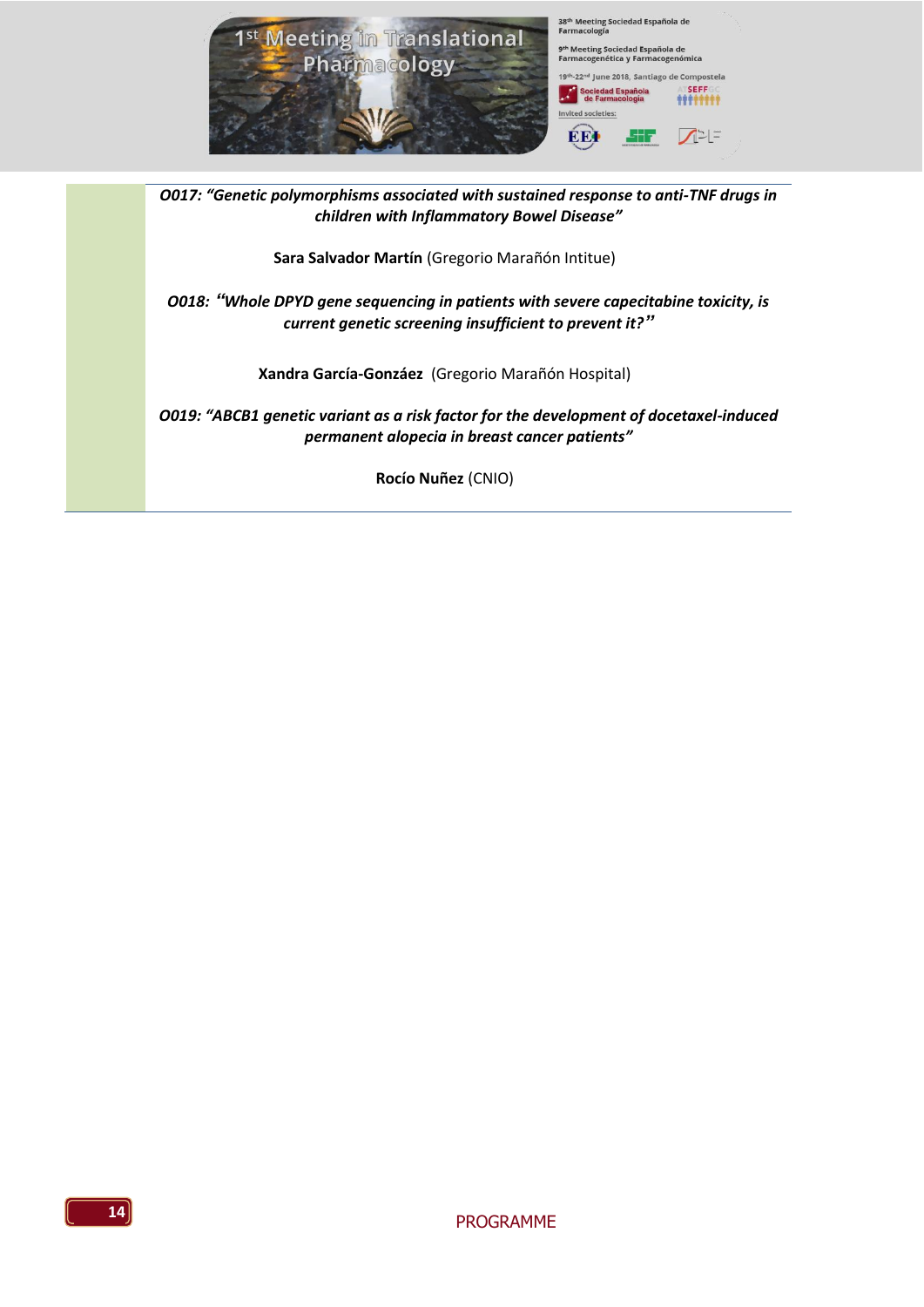

### SPONSORS & COLLABORATORS

*Gold Sponsors*





*Silver Sponsors*

















**15**